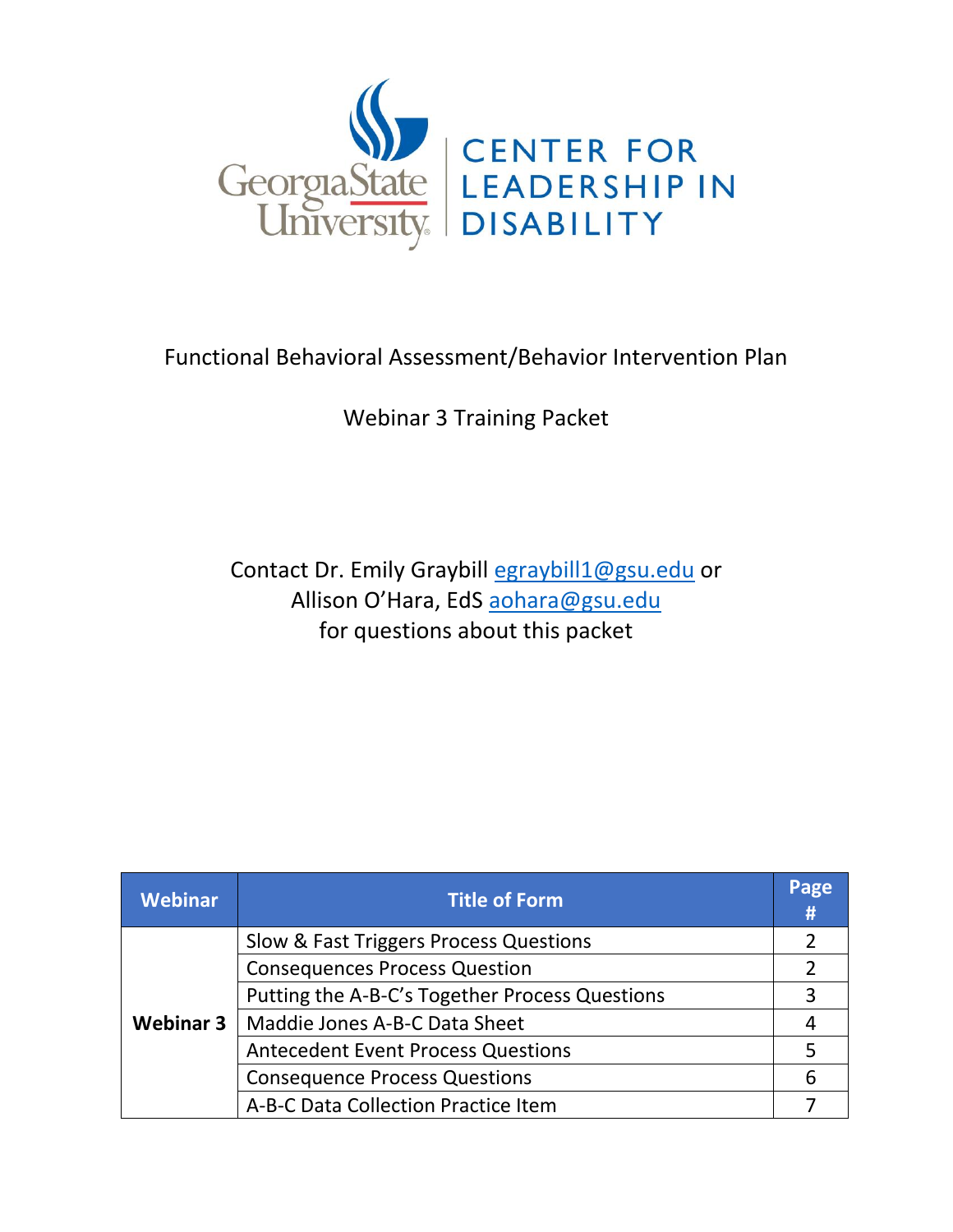### **Webinar 3 – Slow & Fast Triggers Process Questions**

Please answer the following questions in a group or independently. Write your answers below.

*"List 1-2 slow triggers not already mentioned within our slide that may impact a student's behavior. These could be changes at home or environmental conditions."*

*"List 1-2 fast triggers not already mentioned within our slide that may result in targeted student behavior. Remember, fast triggers are those situations that occur at school immediately before the target behavior"*

### **Webinar 3 - Consequences Process Question**

Please answer the following question in a group or independently. Write your answer below.

*"List 1-2 examples of responses/consequences not already mentioned in our slide that might be delivered in response to challenging student behavior. Ask yourself: How do people typically react when a challenging behavior occurs in the classroom?"*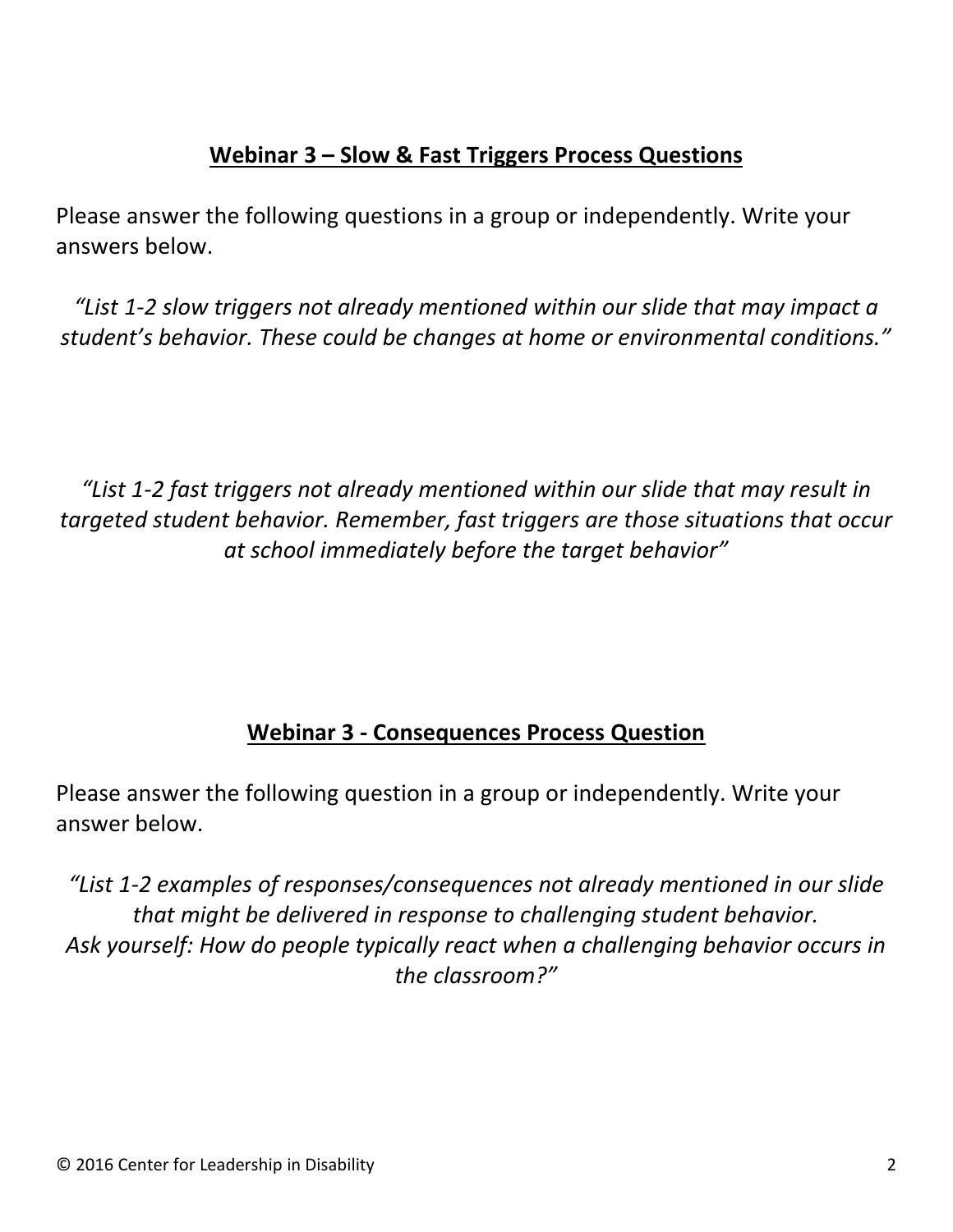### **Webinar 3 – Putting the A-B-C's Together Process Questions**

Please read the provided scenario and answer the following questions in a group or independently. Write your answers below.

Alex, age 14, is a student in a special education classroom. During independent work time in math class, he begins to curse aloud to complain about assignments. His teacher responds by reprimanding Alex and talking with him about the difference between appropriate and inappropriate behaviors. Cursing stops after Alex receives one-on-one interaction from his teacher and at that time, Alex returns to his work.

*Identify the antecedent, the behavior, and the consequence in this scenario.*

| A:          |  |  |
|-------------|--|--|
| B:          |  |  |
| $C^{\cdot}$ |  |  |

*What is Alex trying to communicate to his teachers by engaging in cursing? What might be the function of his behavior?*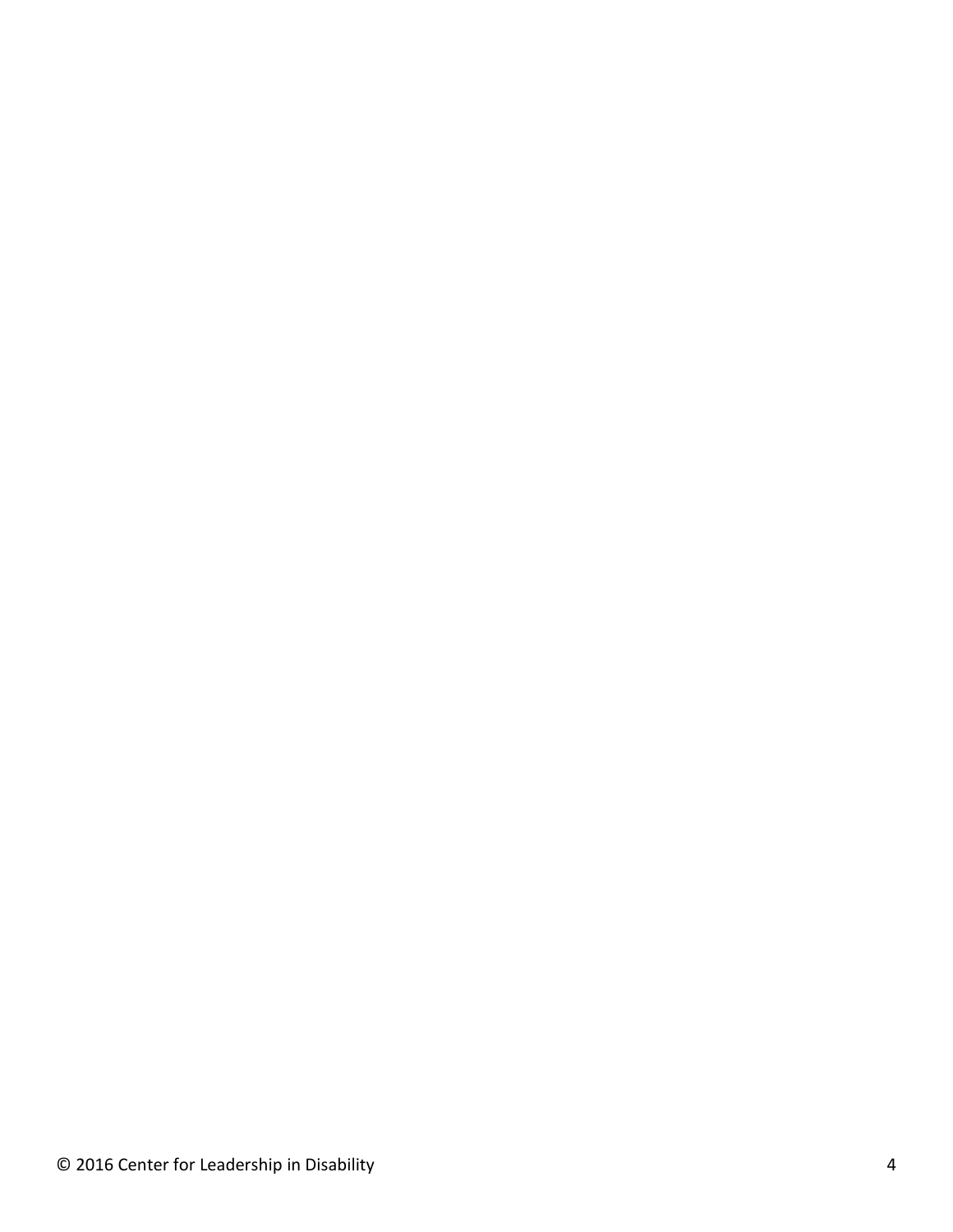| <b>Context (Setting)</b><br>Home Room<br>Α<br>B<br>Seat Work<br>C<br>Reading<br>Math<br>D<br>Spelling<br>E<br><b>Social Studies</b><br>F<br>Science<br>G<br><b>Free Choice</b><br>н<br>Hallway<br>Lunch<br>J<br>Centers<br>κ<br>Gym/PE<br>L<br>DATE<br><b>START</b> | B<br>С<br>D<br>E<br>F<br>G<br>Η<br>ł<br>J<br>Κ<br><b>START</b> | <b>Antecedent Event</b><br>A Teacher attn. to other A<br>B<br>Peer attn. to other<br>$\mathbb{C}$<br>Assignment given<br>Demand placed<br>Negative peer comment<br>Told to stop behavior<br>Redirection to work<br>Preferred activity restricted<br>Preferred item restricted<br>Waiting<br>Independent work | <b>Behavior</b><br>Cussing<br>Elopement | GR: K<br>А<br>B<br>$\mathbf C$<br>D<br>E<br>F<br>G<br>н<br>J<br>Κ<br>L | TCHR: Mrs. Eggle<br>Consequence<br>Choice of work given A<br>Redirection to task<br>B<br>C<br>Discussion of behavior<br>In-class time-out<br>Changed activity<br>Peer attention<br>Verbal reprimand<br>Removed from class<br>Ignored<br>Help offered<br>Cool-down break<br>Computer time | <b>Student Reaction</b><br>Stopped<br>Continued<br>Intensified<br>Please note under<br>the date - time of<br>arrival if TARDY or<br>time of departure if<br>LEFT EARLY.<br><b>STUDENT</b> |
|---------------------------------------------------------------------------------------------------------------------------------------------------------------------------------------------------------------------------------------------------------------------|----------------------------------------------------------------|--------------------------------------------------------------------------------------------------------------------------------------------------------------------------------------------------------------------------------------------------------------------------------------------------------------|-----------------------------------------|------------------------------------------------------------------------|------------------------------------------------------------------------------------------------------------------------------------------------------------------------------------------------------------------------------------------------------------------------------------------|-------------------------------------------------------------------------------------------------------------------------------------------------------------------------------------------|
| <b>TIME</b>                                                                                                                                                                                                                                                         | <b>TIME</b>                                                    | <b>CONTEXT</b>                                                                                                                                                                                                                                                                                               | <b>ANTECEDENT</b>                       | <b>BEHAVIOR</b>                                                        | CONSEQUENCE                                                                                                                                                                                                                                                                              | <b>REACTION</b>                                                                                                                                                                           |
| www.behaviordoctor.org                                                                                                                                                                                                                                              |                                                                |                                                                                                                                                                                                                                                                                                              |                                         |                                                                        |                                                                                                                                                                                                                                                                                          |                                                                                                                                                                                           |

# **Webinar 3 – Antecedent Event Process Questions**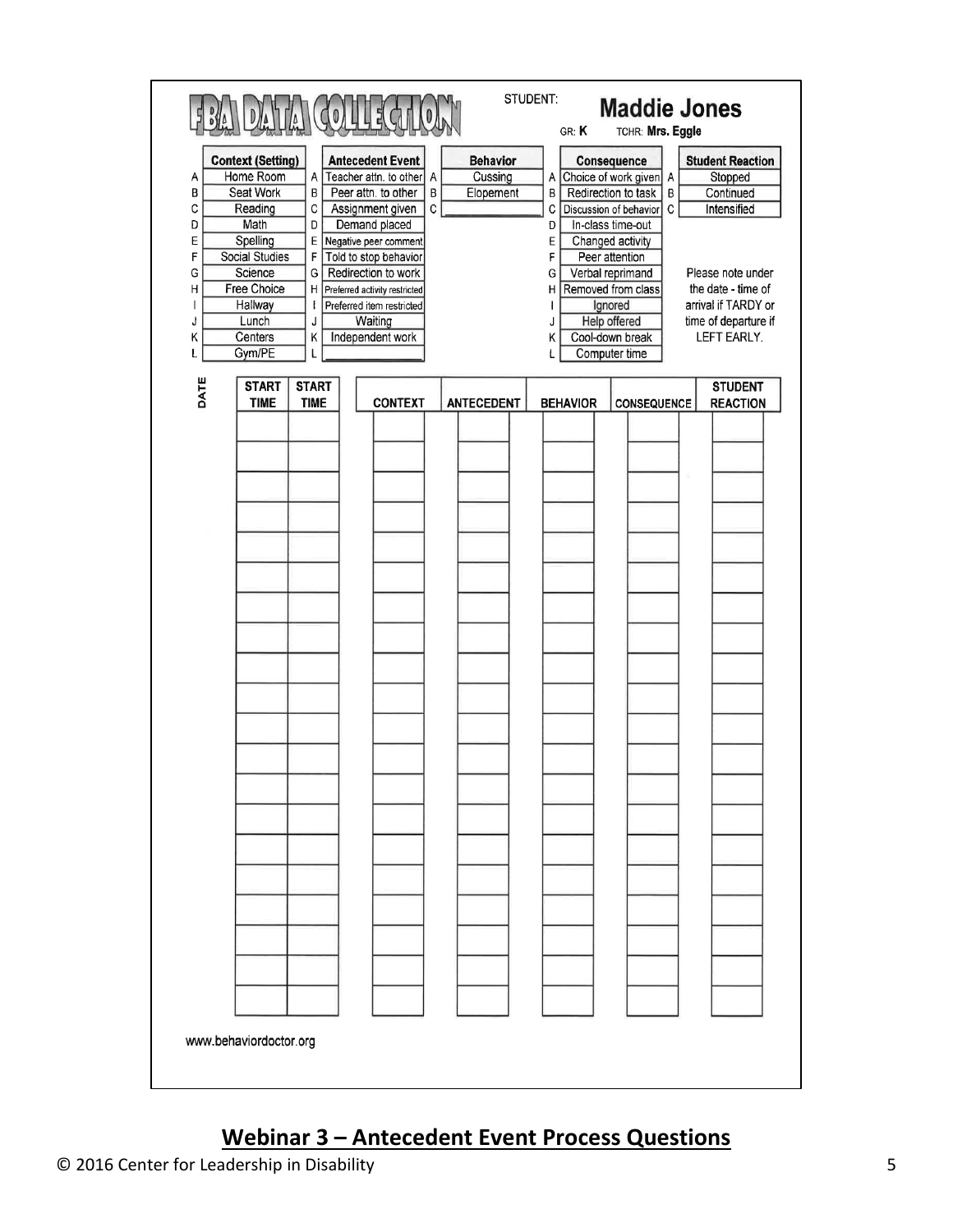Please reference Maddie Jones' A-B-C data sheet (located on page 4 of this packet) and answer the following questions in a group or independently. Write your answers below.

*Please name one antecedent/trigger listed that assesses for a potential ESCAPE function.*

*Please name one antecedent/trigger listed that assesses for a potential ATTENTION function.*

*Please name one antecedent/trigger listed that tests for a potential TANGIBLE function.*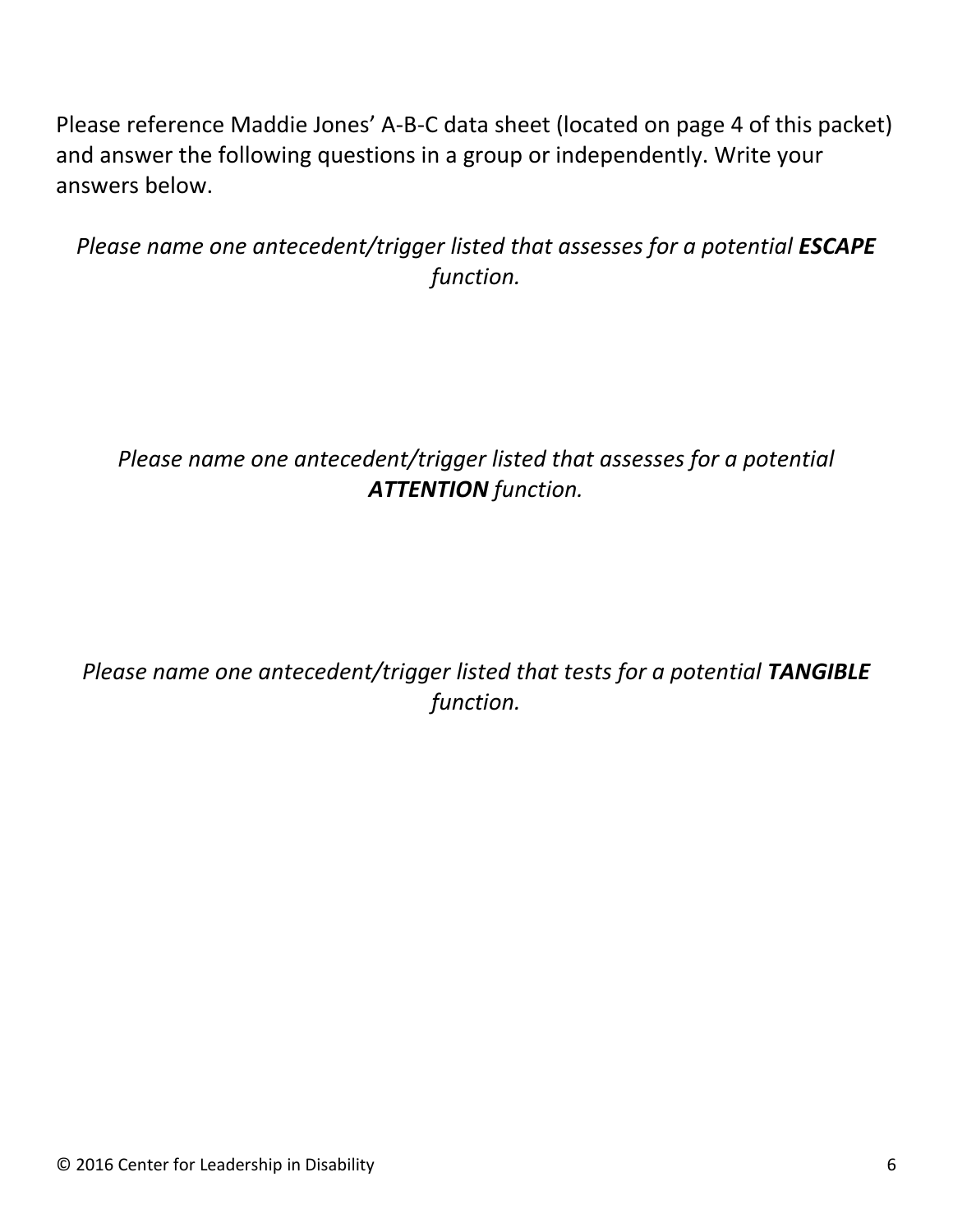#### **Webinar 3 – Consequence Process Questions**

Please reference Maddie Jones' A-B-C data sheet (located on page 4 of this packet) and answer the following questions in a group or independently. Write your answers below.

*Please name one consequence/response listed that assesses for a potential ESCAPE function.*

## *Please name one consequence/response listed that assesses for a potential ATTENTION function.*

# *Please name one consequence/response listed that tests for a potential TANGIBLE function.*